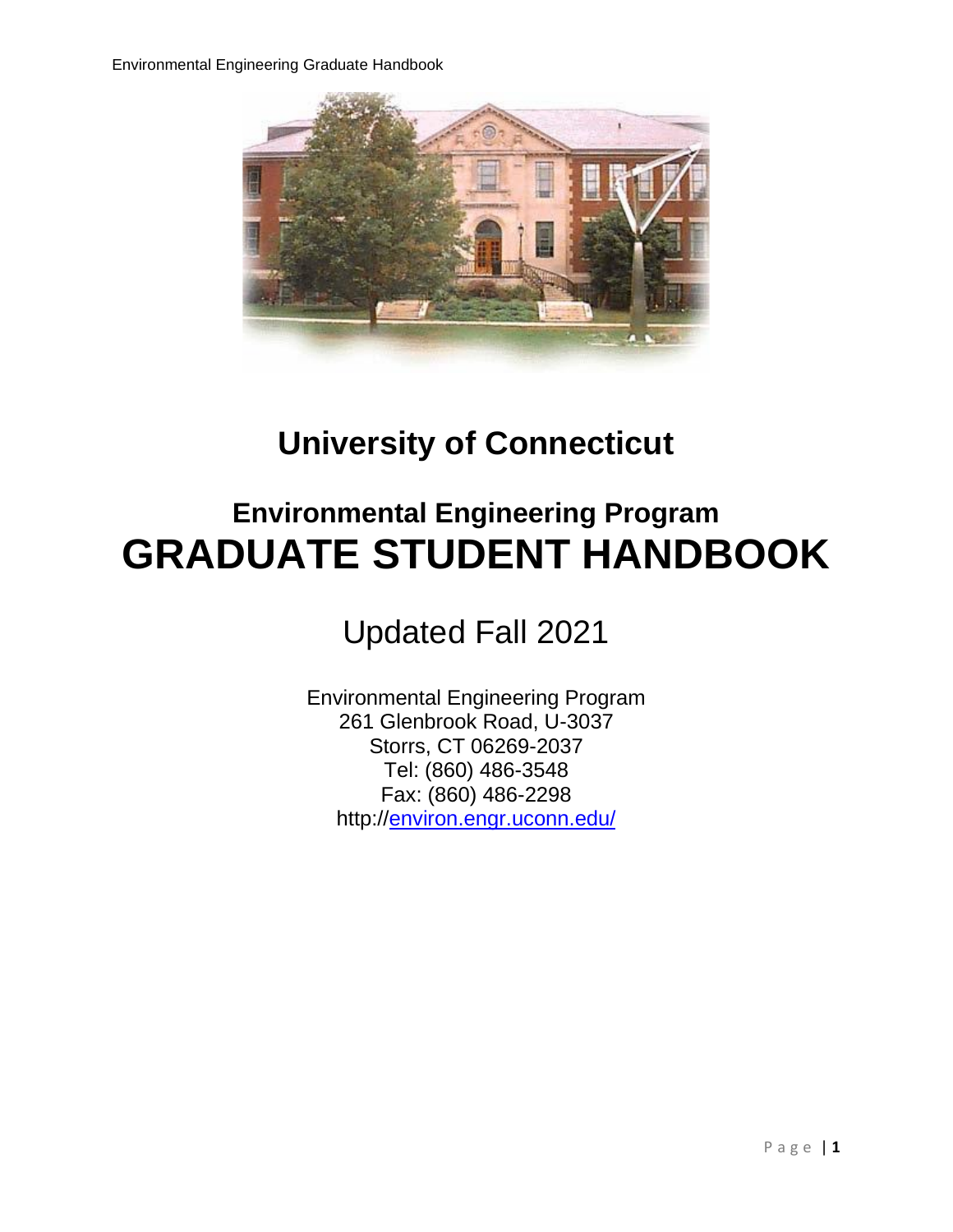# Table of Contents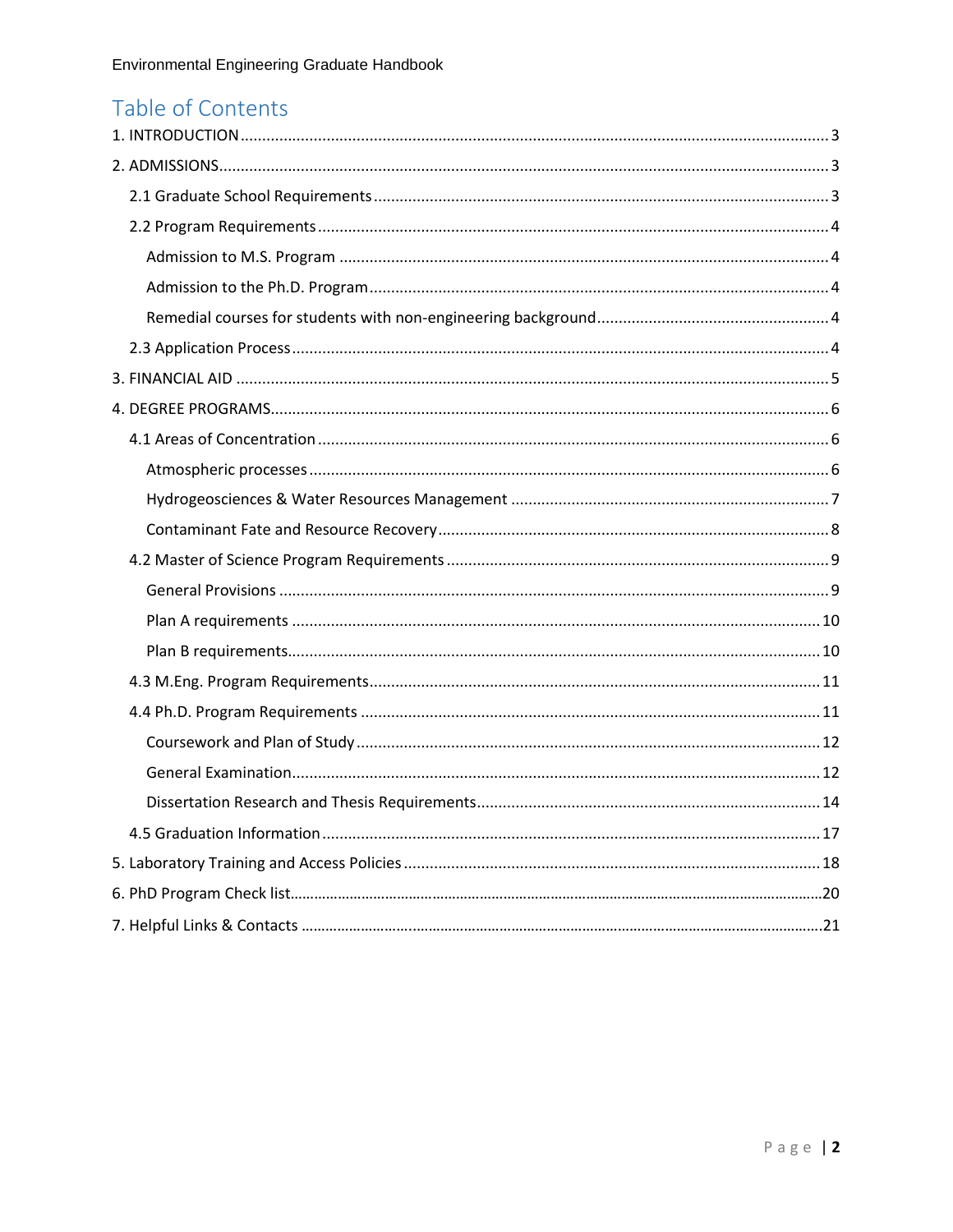# <span id="page-2-0"></span>**1. INTRODUCTION**

In a world undergoing rapid urban and ecological transformation, the role of environmental engineers has become increasingly prominent, as evidenced by the increasing demand among private companies and government agencies for qualified and competent environmental engineers on their staff. The Bureau of Labor Statistics (BLS) provides details information on salaries and employment outlook for environmental engineers in the United States [\(http://www.bls.gov/oes/current/oes172081.htm\)](http://www.bls.gov/oes/current/oes172081.htm) and indicates that the projected job growth over the next decade will be faster than the average growth of all occupations.

A typical definition for Environmental Engineering is that it involves "Research, design, plan, or perform engineering duties in the prevention, control, and remediation of environmental hazards using various engineering disciplines" (BLS, 2014). We promote environmentally sustainable human activity by providing engineering solutions that minimize adverse impacts on the natural environment, and by devising effective strategies for resource recapture, reuse, and cleanup. Environmental engineers help prevent pollution and improve the health and safety of all species through the design of pollutant collection and treatment processes for air, water, wastewater, and solid and hazardous wastes.

The Graduate Environmental Engineering Program at UConn goes beyond the traditional scope and addressing the pressing challenges of water management, climate change and associated natural hazards, and the need for renewable energy sources. UConn ENVE faculty have multidisciplinary backgrounds and conduct research in areas as diverse as contaminant fate and transport, groundwater hydrology and geophysics, air pollution, climate change and natural hazards, water resources management and public health, microbial fuel cells and solar energy. The graduate programs offered thus reflect this multidisciplinary nature, incorporating elements of these areas in the course offered and potential topics for research.

The purpose of this handbook is to provide information to prospective and current graduate students in the Environmental Engineering Program with respect to the following topics:

- Admission process and requirements
- Financial aid possibilities and provisions
- Degree requirements and course offerings
- Laboratory training and key access policies
- Information on ethics in research and publishing

# <span id="page-2-1"></span>**2. ADMISSIONS**

### <span id="page-2-2"></span>*2.1 Graduate School Requirements*

- Baccalaureate degree or its equivalent from a regionally accredited college or university.
- GPA 3.0 for the undergraduate degree
- English proficiency for international students, minimum of 79 for TOEFL and 6.5 for IELTS. All teaching assistants for whom English is not a native language must pass an oral English proficiency test regardless of citizenship or visa status.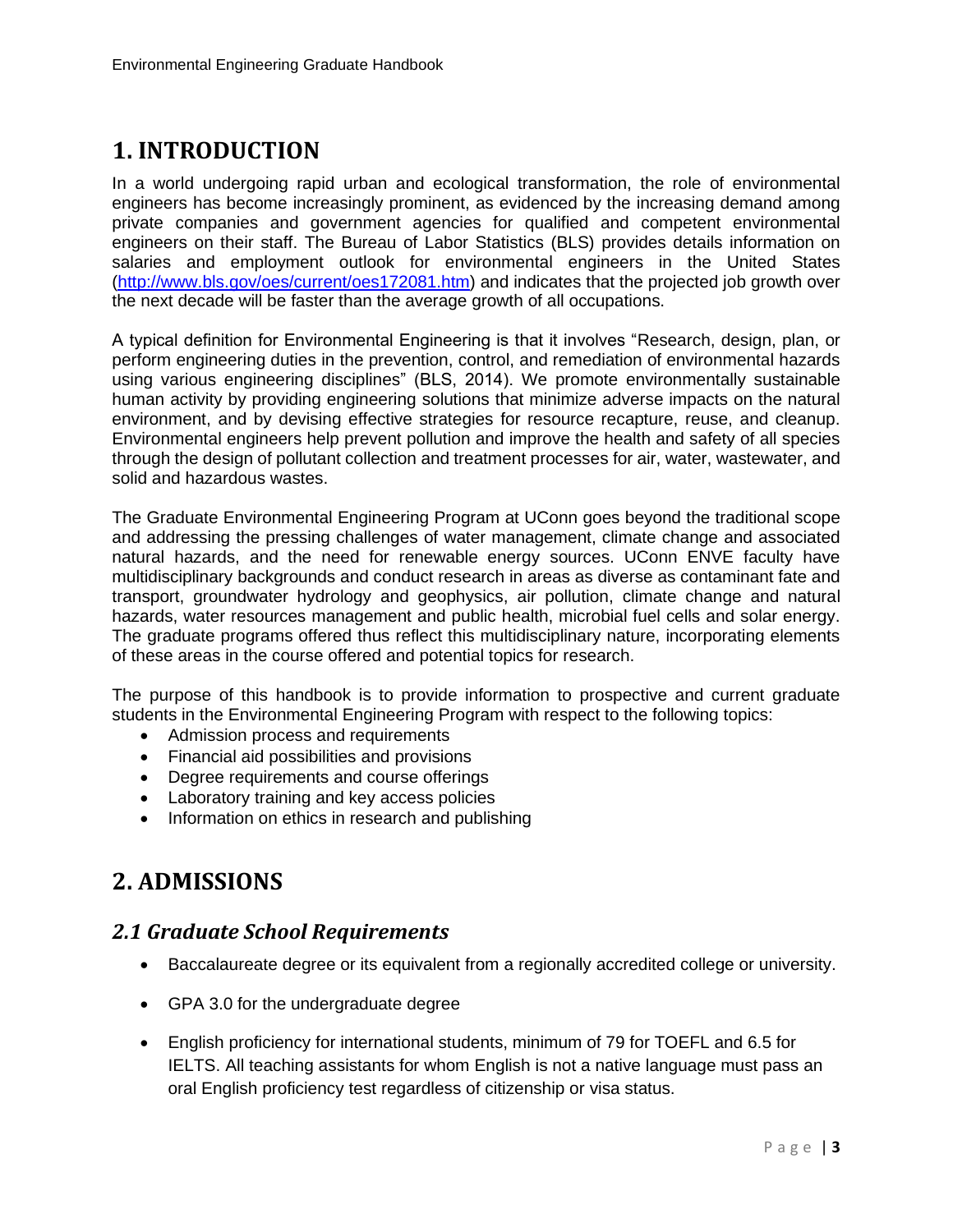Check the Graduate School website for a complete list of requirements [http://grad.uconn.edu/admissions/requirements/](https://grad.uconn.edu/admissions/requirements/)

### <span id="page-3-0"></span>*2.2 Program Requirements*

#### <span id="page-3-1"></span>**Admission to M.S. Program**

- Must hold an accredited undergraduate degree in engineering or related field with a minimum GPA of 3.0
- Minimum GRE: Verbal 150 Quantitative 155 Analytical 4.0

#### <span id="page-3-2"></span>**Admission to the Ph.D. Program**

A M.S. degree in Environmental Engineering or related field is desired for admission to the Ph.D. program. Direct admission into the Ph.D. program with only a B.S. degree is possible with the following provisions:

- GPA of 3.5 or higher OR
- Demonstration of previous research experience

Students in the Ph.D. program that do not hold a previous M.S. degree may be awarded an M.S. during their studies after passing their qualifying exam, completion of 30 credits on an approved Ph.D. plan of study, and recommendation by their major advisor.

#### <span id="page-3-3"></span>**Remedial courses for students with non-engineering background**

Students with non-engineering degrees that are admitted to the MS program have to take or demonstrate proficiency in the following courses:

- ENVE 3120 Fluid Mechanics
- MATH 2410Q Differential Equations
- Additional undergraduate ENVE courses (up to 3) as determined by the Graduate Admissions Committee

The remedial courses will NOT count towards the graduate degree.

### <span id="page-3-4"></span>*2.3 Application Process*

All applications for graduate study at UConn must be submitted using our online application system. Visit the Graduate School website for additional details <https://grad.uconn.edu/admissions/>

In general, the following documentation is required

• Official transcript of the undergraduate degree, including a copy of the title and the courses and grades. Translations must be provided for transcripts from foreign institutions.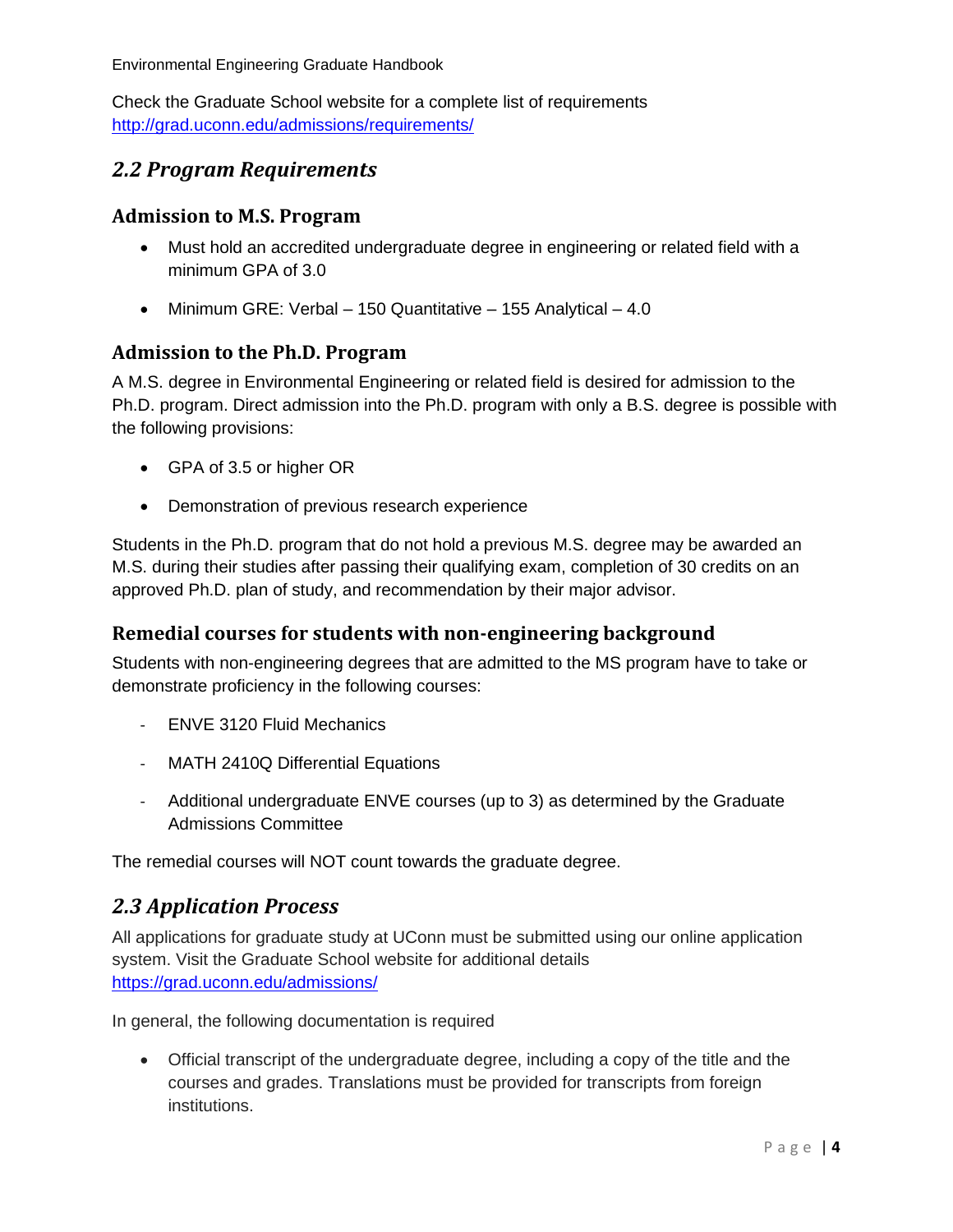- Statement of purpose: indicate the type of research you wish to pursue, your expertise in that area and any particular advisor you wish to work with (not required but recommended).
- Three letters of recommendation from professors or recent employers.
- GRE scores (waived for UCONN graduates)
- TOEFL/IELTS scores, if applicable

The deadline for applications to the M.S. and Ph.D. programs is January  $1<sup>st</sup>$  for fall admissions and October 15<sup>th</sup> for spring admissions.

# <span id="page-4-0"></span>**3. FINANCIAL AID**

Financial aid may be offered in the form of Graduate Assistantships. An assistantship is awarded to a graduate student who provides teaching (teaching assistantship: TA) or research (research assistantship: RA) support to his/her academic program. In recognition of this support, the tuition and a portion of health care (but not fees) are provided by the grant/contract funding agency or through the University. Additional information is provided by the Graduate School: https://grad.uconn.edu/gradfellows/

Admission to the M.S. or Ph.D. programs does not guarantee the award of financial aid. Assistantships are offered based on availability and merit, with priority given to Ph.D. students, and often depend on funding from individual faculty advisors. Assistantships are awarded on a yearly basis and continuity of funding at the same level is not guaranteed by the program.

Assistantships may be offered at various levels, corresponding to 10, 15 and 20 hours of weekly duties. The level of compensation depends on the level of the student (BS degree, MS degree or equivalent) and is set by University policies on a yearly basis. Summer salary is not covered by assistantships and is provided at the discretion of individual advisors, depending on availability. A minimum GPA of 3.0 is necessary to award and maintain a graduate assistantship. Additional information is available on the Graduate School website: https://grad.uconn.edu/graduate-assistants/

The terms for graduate assistantships are regulated by the contract between the university and the Graduate Student Union. Information on the contract and the activities of the Union are provided on their website: [http://www.uconngradunion.org/.](http://www.uconngradunion.org/) Specific questions not addressed in these two websites may also be directed to the Administrative Assistant of the ENVE program (see Contact Information).

It is important to note that the terms of graduate assistantships and especially research assistantships do not cover the obligations of graduate students towards progressing in their own research, applicable to M.S. Plan A and Ph.D. students. Research credits are earned independently; as a rule of thumb, a Carnegie unit defines a semester unit of credit as equal to a minimum of three hours of work per week for a semester. It is at the discretion of the graduate student and their advisor to agree on the terms and timeline of the research plan and thesis requirements.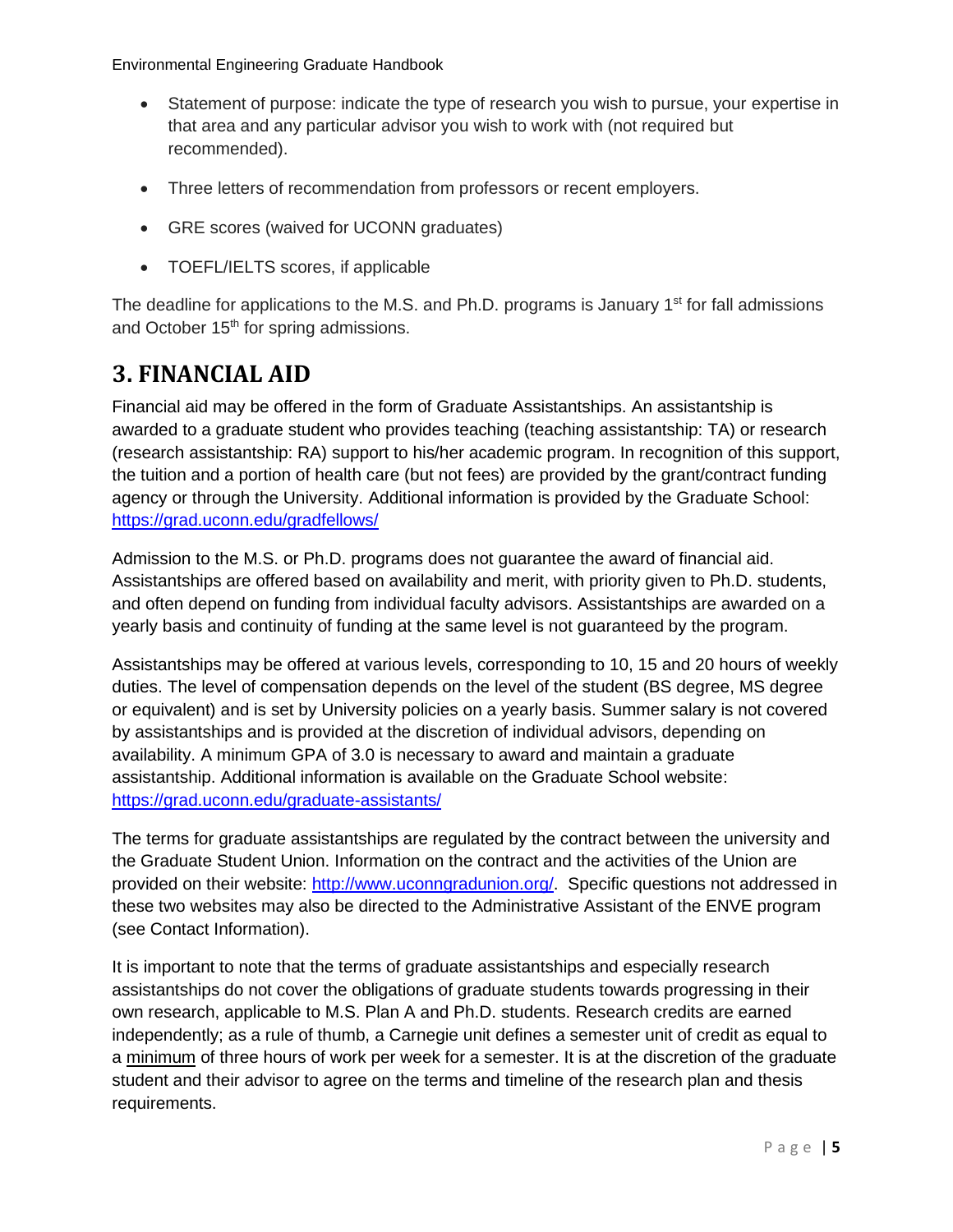In addition to assistantships, travel funds are available to doctoral students who have passed their qualifying exam to participate in professional meetings and present their research. Students may fill out the relevant form found on the Graduate School website (<https://grad.uconn.edu/2021/06/04/conference-participation-award-applications-open/>) which contains detailed instructions.

# <span id="page-5-0"></span>**4. DEGREE PROGRAMS**

## <span id="page-5-1"></span>*4.1 Areas of Concentration*

The Environmental Engineering Program offers four types of graduate degrees:

- Graduate Certificate in Contaminated Site Remediation
- Master of Science (M.S.) in Environmental Engineering
- Master of Engineering (M.Eng) in Contaminated Site Remediation
- Doctor of Philosophy (Ph.D) in Environmental Engineering

The Graduate Certificate and M.Eng. degrees are offered as distance learning courses through the School of Engineering Continuing Education program [\(soeprofed.uconn.edu\)](https://soeprofed.uconn.edu/).

The M.S. and Ph.D. degrees are offered in one of three areas of concentration, as described below. It should be noted that the list of courses is indicative; depending on the research focus of a particular student, it is possible that courses from several areas or other programs are used towards the degree. Students should consult with their graduate advisor on course selection. However, it should be demonstrated in the Plan of Study that the selected courses are relevant to the Environmental Engineering discipline. Descriptions for all graduate courses are available in the Graduate Catalog (https://gradcatalog.uconn.edu/course-descriptions/).

Detailed information about academic regulations related to all degrees can be found on the Graduate Catalog<https://gradcatalog.uconn.edu/grad-school-info/academic-regulations/>

#### <span id="page-5-2"></span>**Atmospheric processes**

Students completing this track will gain knowledge in meteorology and atmospheric science, will be able to quantify how species move in the atmosphere, understand climate and its forcings; be able to make atmospheric measurements (meteorological and sampling for gaseous and aerosol pollutants); and obtain knowledge of atmospheric chemical processes. Entering students should have basic quantitative skills (math and statistics) and completed courses in introductory hydrology (large-scale fluid motion) and chemistry. Students that lack sufficient science background may take one of the following undergraduate courses:

- NRE 3145 Meteorology
- NRE 4535 Remote Sensing Image Processing
- GEOG 3400 Climate and Weather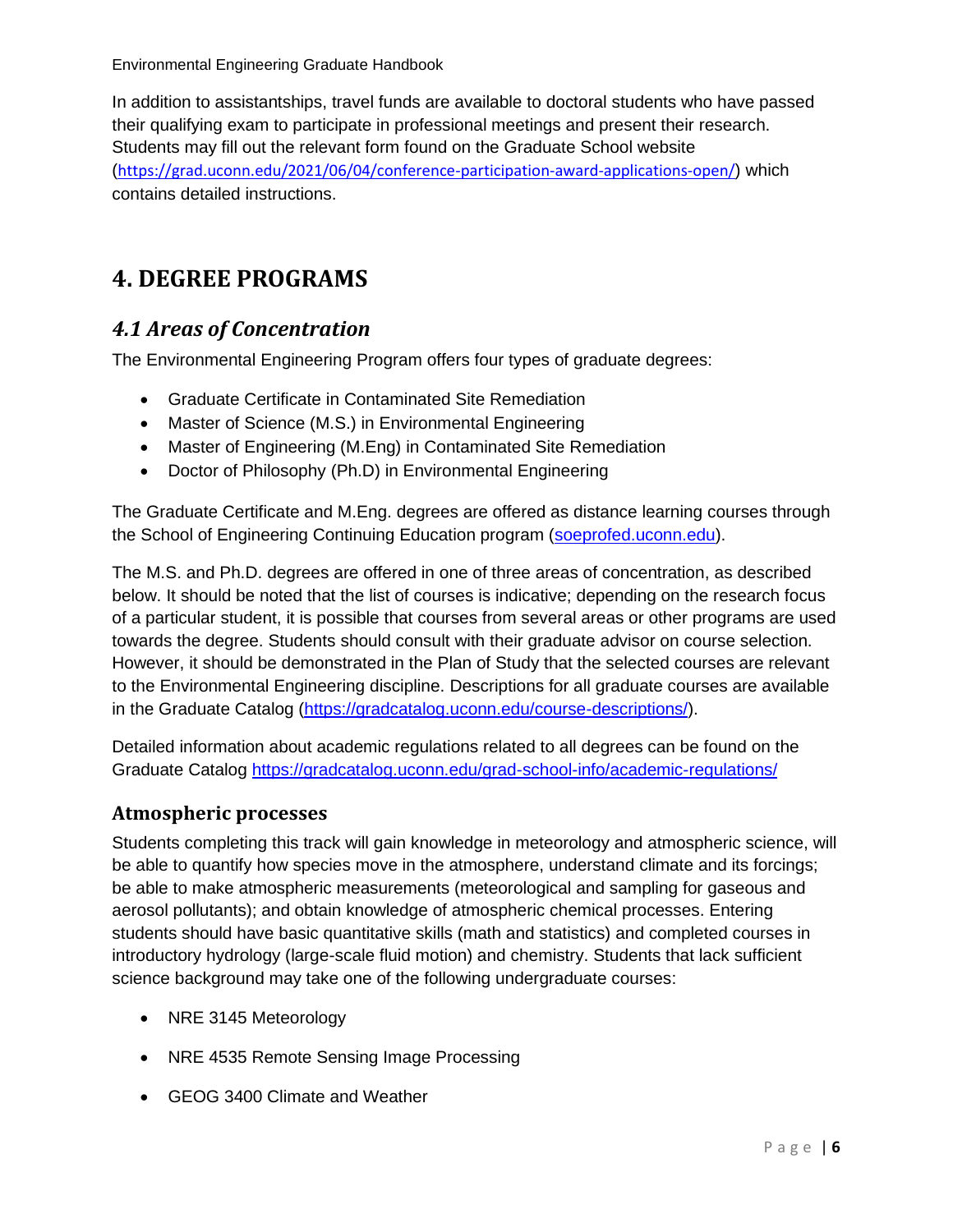• MARN 3000 Atmosphere and Climate Change

Graduate-level courses in this track include

- ENVE 5090 Remote Sensing (offered as Advanced Topics in ENVE)
- ENVE 5810 Hydrometeorology
- ENVE 5811 Hydroclimatology
- ENVE 5221 Transport and Transformation of Air Pollutants
- NRE 5175 Climate and Environmental Systems modeling
- GEOG 5390 Advanced Physical Geography

#### <span id="page-6-0"></span>**Hydrogeosciences & Water Resources Management**

Students completing this track will gain knowledge and skills in measurement and modeling of primary hydrologic processes taking place at the atmosphere-surface interface (precipitation, energy balance), related to overland flows and sediment transport, and to vadose zone and groundwater flow and contaminant transport. Students will acquire experience in hydrologic site characterization and monitoring methods. Entering students should have basic quantitative skills (physics, math and statistics) and completed courses in introductory hydrology and geology.

Graduate-level courses in this track include

- ENVE 5810 Hydrometeorology
- ENVE 5811 Hydroclimatology
- ENVE 5812 Ecohydrology
- ENVE 5821 Vadose Zone Hydrology
- ENVE 5830 Groundwater Flow Modeling
- ENVE 5850 Sustainable and Resilient Water Governance and Management
- ENVE 5330 Probabilistic Methods in Engineering Systems
- ENVE 5331 Predictive Analytics for Scientists and Engineers
- **ENVE 6810 Advanced Fluid Mechanics**
- NRE 5165/GSCI 5710 Advanced Ground Water Hydrology
- NRE 5135 Water Transport in Soils
- NRE 5115 Field Methods in Hydrogeology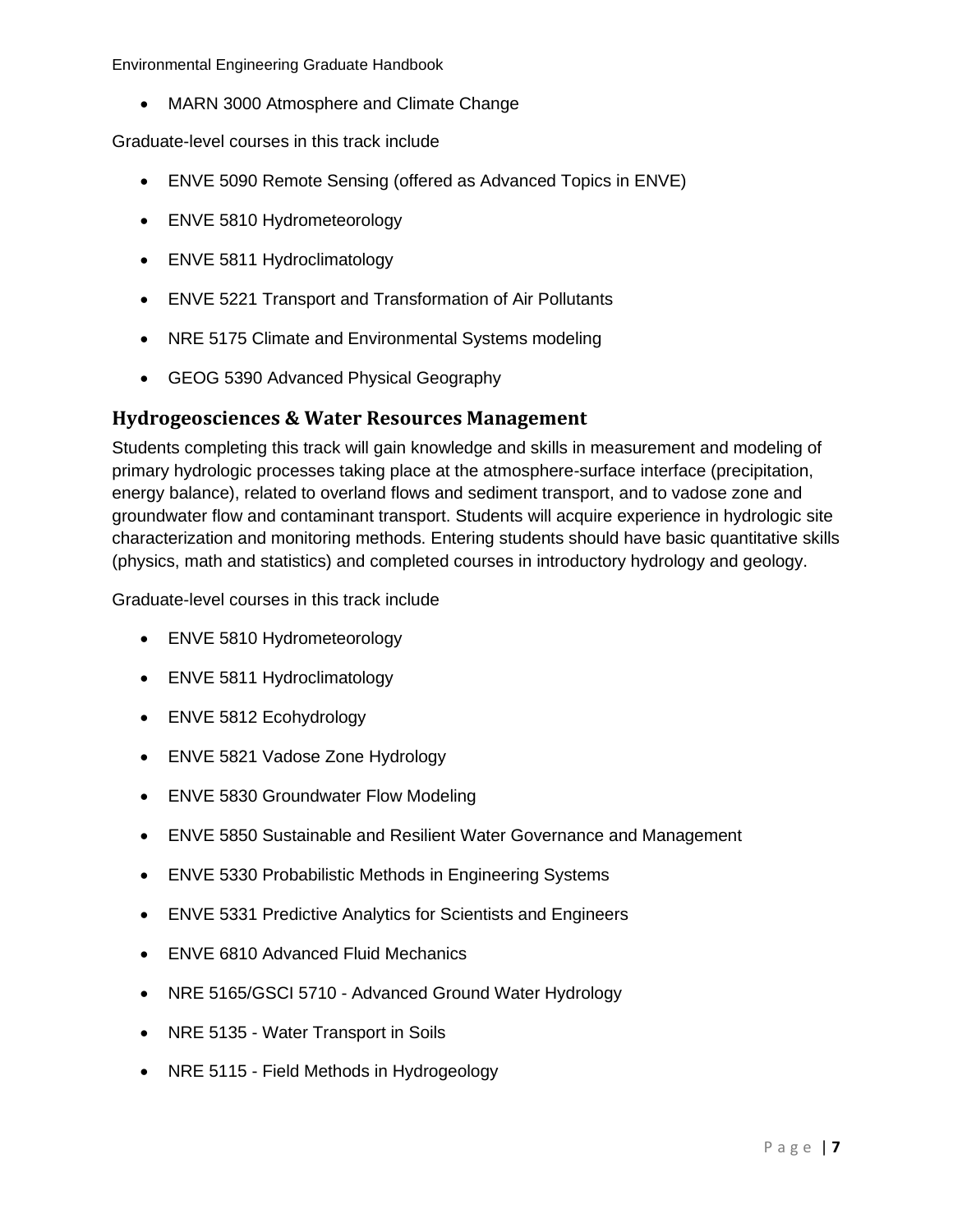- GEOG 5505 Remote Sensing of Marine Geography
- MARN 5030 Chemical Oceanography
- MARN 5032 Coastal Pollution and Bioremediation
- MARN 5066 River Influences on the Marine Environment

#### <span id="page-7-0"></span>**Contaminant Fate and Resource Recovery**

The focus of this track is on the characterization and measurement of chemical, biological, physical and climatological processes that control the fate of contaminants in natural and engineered systems. Such processes also form the basis of technologies for the treatment and remediation of contaminants in aquatic systems and prevent contaminants from harming human health. In addition, such processes may constitute the basis for technologies that minimize human impact on the environment, including resource recovery and energy production. Students completing this track will gain knowledge and skills that will allow them to identify, quantify, and ultimately control, the biological, geological and chemical reactive processes in the environment in order to restore/maintain soil and water quality, protect human health and minimize resource utilization. Graduate level courses in this track include

- ENVE 5210 Environmental Engineering Chemistry
- ENVE 5211 Environmental Organic Chemistry
- ENVE 5311 Environmental Biochemical Processes
- ENVE 5251 Environmental Physicochemical Processes
- ENVE 5240 Biodegradation and Bioremediation
- ENVE 5252 Environmental Remediation
- ENVE 5530 Geoenvironmental Engineering
- NRE 5155 Principles of Nonpoint Source Pollution
- NRE 5461 Landscape Ecology
- NRE 5335 Advanced Stream Ecology
- CHEM 5336 Electroanalytical Chemistry
- CHEM 5370 Environmental Chemistry I
- CHEM 5371 Environmental Chemistry II
- CHEG 5363 Electrochemical Engineering
- CHEG 5395 Fuel Processing & Fuel Cell (special topics)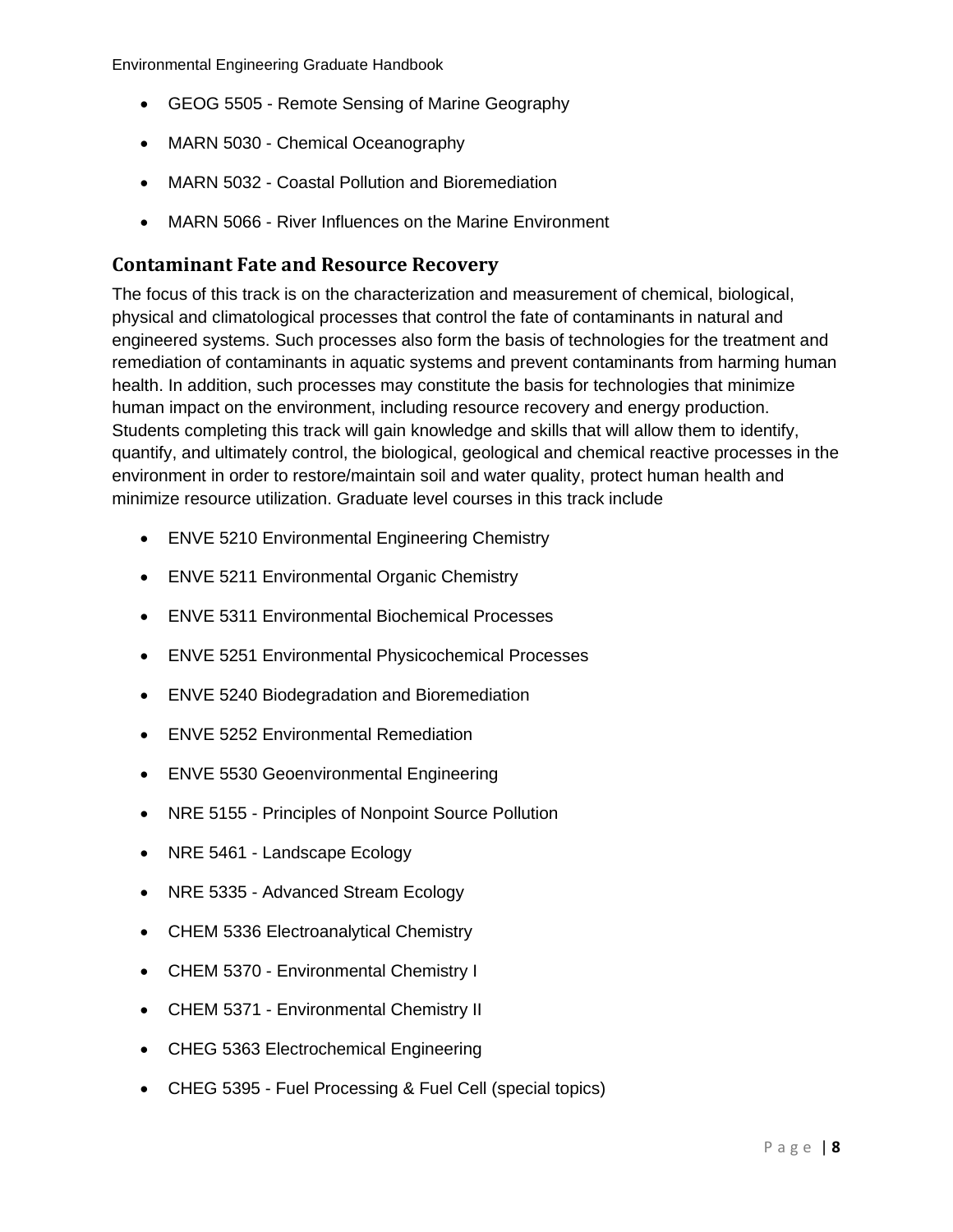- MARN 5030 Chemical Oceanography
- MARN 5032 Coastal Pollution and Bioremediation
- PLSC 5410 Soil Chemistry Components
- PLSC 5420 Soil Chemistry Reactions and Equilibrium

#### **Course Registration**

Detailed information is available on the Office of the Registrar website:

[registrar.uconn.edu/registration/.](https://registrar.uconn.edu/registration/) Students should consult with their major advisor prior to the beginning of the semester with respect to course selection. Registration then is facilitated online through the Student Administration System (Peoplesoft). The NetID and associated password are necessary to log into the system. Registration is possible through the tenth day of the fall and spring semesters; however, students are advised to enroll in courses before the first day of classes.

Students on graduate assistantships MUST enroll in a minimum of 6 credits; for international students, 9 credits are necessary to maintain full-time status. If students are enrolled in 3 or 6 credits of coursework, they may use GRAD 5950 (Master's Thesis Research for plan A students) or GRAD 6950 (Doctoral Dissertation Research for Ph.D. students) to reach the necessary 9 credits. For students that have completed all coursework, they may use GRAD 5960 Full-time Master's research or GRAD 6960 Full time Doctoral Research to maintain full time status until they complete their thesis/dissertation.

### <span id="page-8-0"></span>*4.2 Master of Science Program Requirements*

The two-year M.S. in Environmental Engineering has as its primary objective the development of students' understanding of the subject matter through an emphasis on either research (Plan A) or a comprehensive understanding of a more general nature (Plan B). The M.S. can lead to a professional career in environmental engineering and can be considered a prerequisite for application to Ph. D. programs.

#### <span id="page-8-1"></span>**General Provisions**

All MS students are required to take the following core courses:

- ENVE 5310 Environmental Transport Phenomena (Spring semester)
- ENVE 5320 Quantitative Methods for Engineers (Fall semester)

The remaining courses may be related to one of the three areas of concentration, as described above. The Graduate School allows for up to 6 credits of 3000 or 4000 level courses that may be counted towards the graduate degree, while all other courses must be at the 5000 or 6000 level.

A Plan of Study must be prepared and signed by the student and the members of the advisory committee and submitted no later than the beginning of their final semester to The Graduate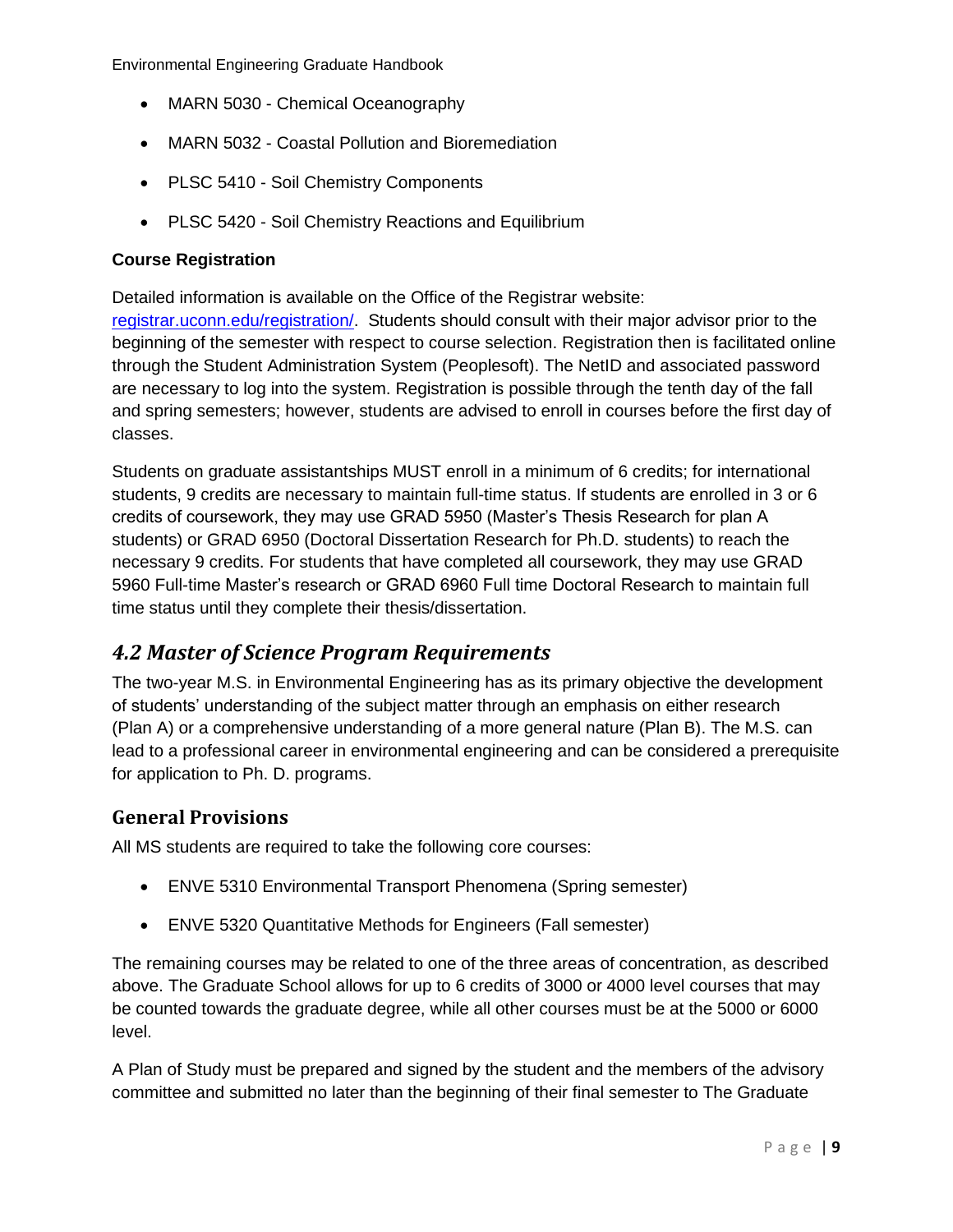School. The Master's Plan of Study form is available on the Graduate School website: [https://grad.uconn.edu/enrollment-services/forms/.](https://grad.uconn.edu/enrollment-services/forms/) All M.S. students have to maintain a GPA of 3.0 to maintain their status in the program. Failure to meet this standard triggers a probationary of period of one semester, after which the student is subject to dismissal.

#### <span id="page-9-0"></span>**Plan A requirements**

A total of 30 credits are required for graduation, with a minimum of 21 credits of coursework in Environmental Engineering or related area and a minimum of 9 credits of Master's Thesis Research (GRAD 5950). A student may enroll in GRAD 5950 credits at any time during the M.S. degree and it is their responsibility to coordinate with their research advisor (and secondarily, with their research committee) on the research plan and requirements for graduation.

A plan A M.S. requires the submission of an M.S. Thesis, in the form of a submission-ready paper manuscript, and an oral defense for graduation. The oral defense fulfills the role of the final examination for the M.S. degree. Two forms have to be submitted to the Graduate School for graduation:

- Master's Thesis checklist
- Report on the Final Examination for the Master's Degree

The thesis has to be submitted to the Library both electronically and in one paper copy, as instructed in the checklist. Guidelines for thesis preparation and electronic submission are available in<https://registrar.uconn.edu/graduation/masters-degrees/#thesis-information> and [https://grad.uconn.edu/forms/.](https://grad.uconn.edu/forms/)

The scope, content and length of the M.S. thesis results from the agreement between the research advisor and the student. An advisory committee of at least two additional faculty members will also weigh in on the originality and quality of the thesis prior to graduation. In general, the thesis should be present the methodology and results of novel, independent research conducted by the student. Thus, plan A M.S. theses cannot be solely literature reviews or replicate research already published in the scientific literature. As a standard, the M.S. thesis should constitute the basis for a journal paper submission and may be structured as such.

#### <span id="page-9-1"></span>**Plan B requirements**

A total of 30 credits are required for plan B Master's, with a minimum of 27 credits of coursework in Environmental Engineering or related area. The remaining credits may be used towards additional courses or towards a research project as Graduate Independent Study in Environmental Engineering (ENVE 5020).

The final examination for a plan B Master's is an oral or written exam on three core courses of Environmental Engineering: ENVE 5310 and two additional ENVE courses selected by the student. The oral exam will take place in the final semester before graduation and it will be administered by the advisory committee that will sign the Plan of Study and the Report on the Final Examination.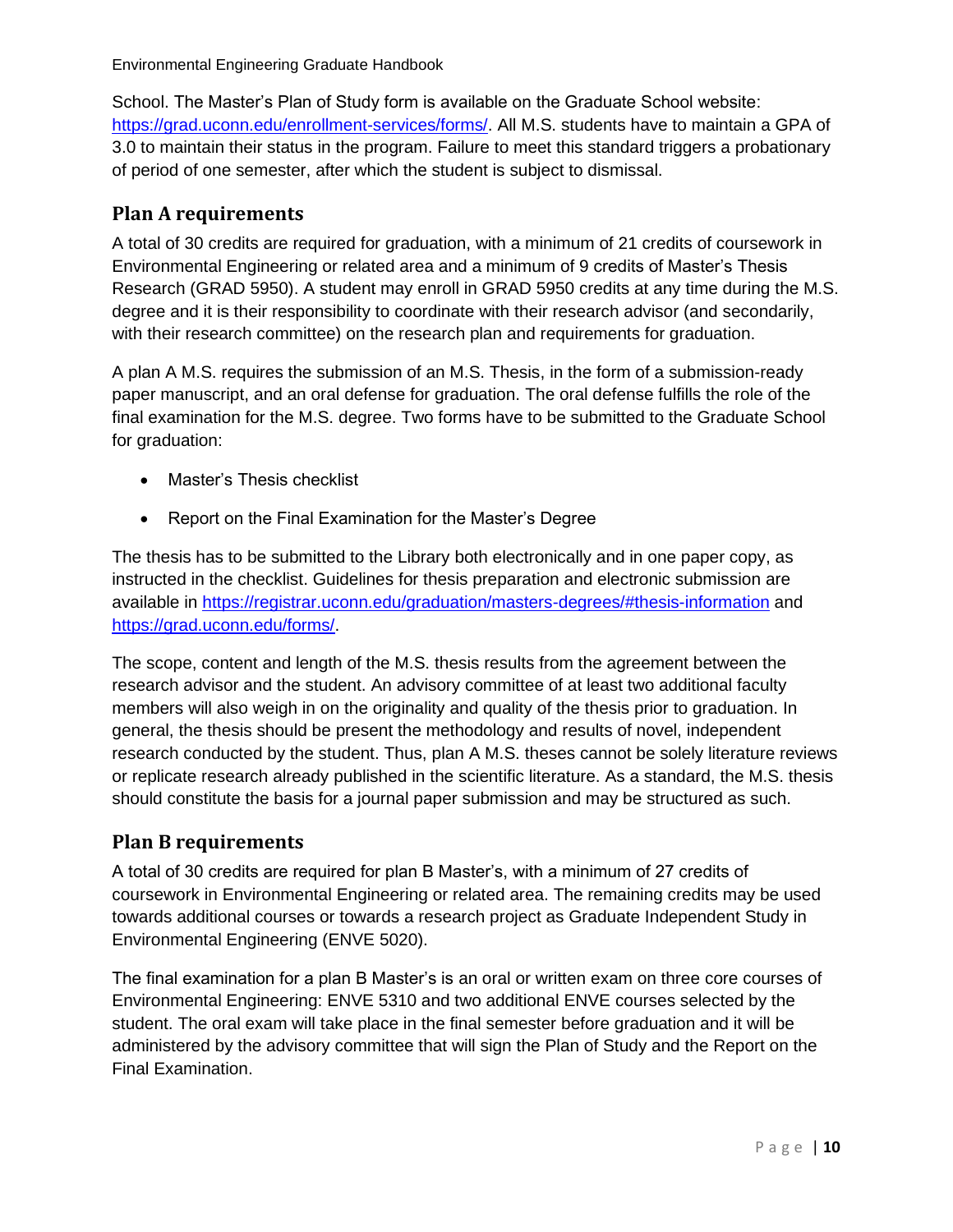## <span id="page-10-0"></span>*4.3 M.Eng. Program Requirements*

The Master of Engineering (MENG) degree emphasizes improvement of essential technical and professional skills, while a traditional Master of Science degree emphasizes research or a comprehensive understanding of a research area. The Master of Engineering program is designed for practicing engineers who are attending classes in the evenings and on part-time basis. The MENG degree is offered through distance learning courses after regular workhours and with asynchronous content. This affords engineers the opportunity for continuing education without workplace interruptions. Detailed information is available on the website of Continuing and Distance Engineering Education<https://masterofengineering.uconn.edu/>

The program consists of 30 credit hours:

1. 9 credits of Common Core Courses

Professional Communication & Information Management – 3 credits

Engineering Project Planning & Management – 3 credits

Advanced Math/Engineering Analysis – 3 credits

- 2. 18 credits of Concentration Courses
- 3. A 3-credit Capstone Project

Typically, one Concentration Course is offered as distance learning courses every semester from the following:

- ENVE 5530 Geoenviromental Engineering (Fall)
- ENVE 5210 Environmental Engineering Chemistry (Spring)
- ENVE 5252 Environmental Remediation (Fall)

More courses may be offered in future academic years.

### <span id="page-10-1"></span>*4.4 Ph.D. Program Requirements*

#### **Expectations of Ph.D. Graduate Study:**

Graduate students should demonstrate the following basic research skills to be successful in their research:

- Independent critical thinking (Literature research, data organization, time management)
- Technical Writing (Clear and concise expression, problem-solution based, citations)
- Connection of different concepts (Thinking in an interdisciplinary manner)
- Technical Presentations (Articulation, visualization)

Steps of Ph.D. Graduate Study:

- 1. Plan of Study (POS)
- 2. General Exam (GE)
- 3. Proposal Defense (PD)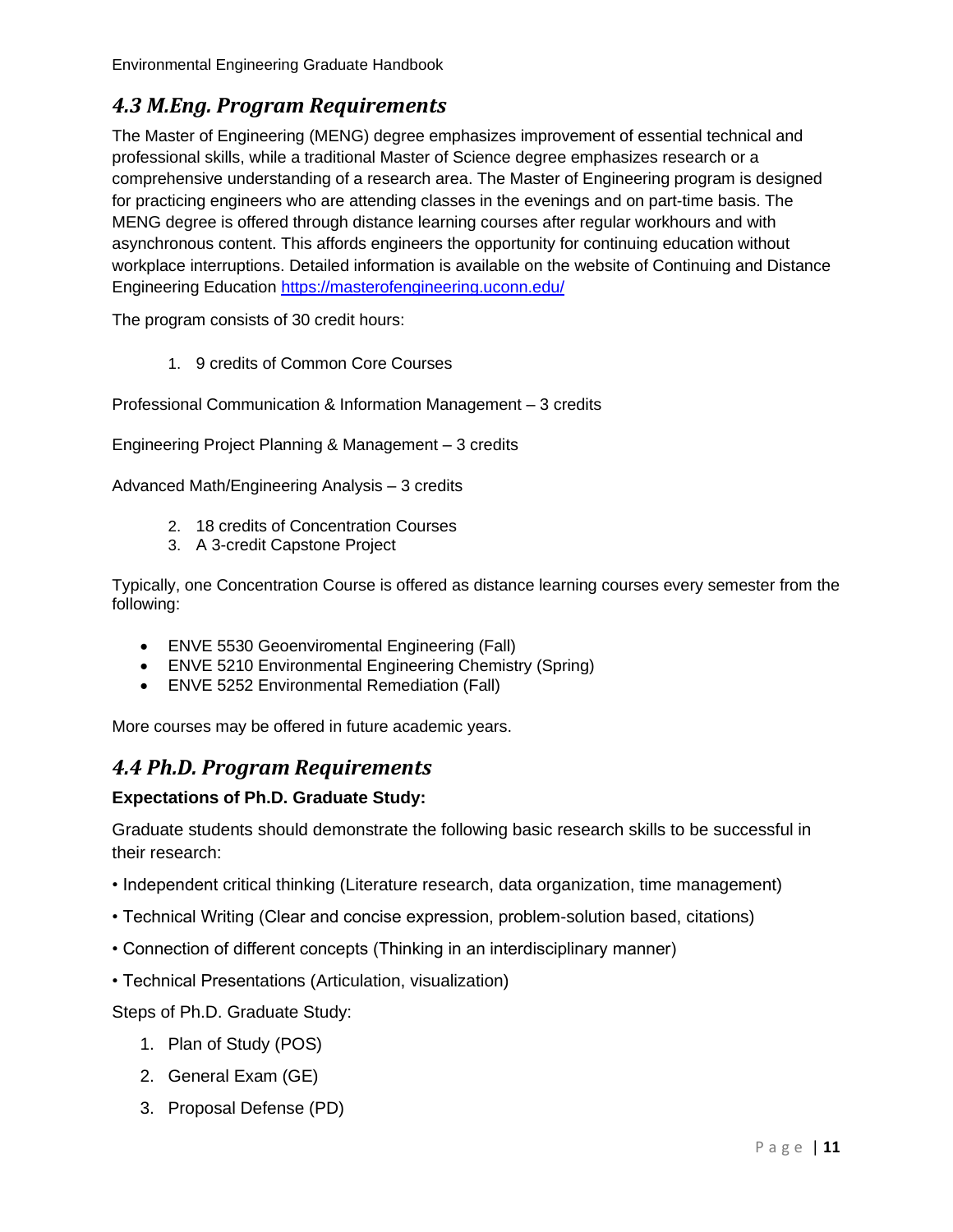- 4. Publications (PUB)
- 5. Dissertation Defense (DD)

Each student must complete a Department PhD Checklist form that must be approved by their Advisor and the ENVE Program Director before scheduling the final defense (i.e. step 5). The checklist form is to ensure that all students in the program are following these steps and timelines. Without an approved PhD Checklist Form, students will not be able to proceed with scheduling their Dissertation Defense.

### <span id="page-11-0"></span>**Coursework and Plan of Study**

The requirements of the Graduate School for the Ph.D. degree may be found under [https://gradcatalog.uconn.edu/grad-school-info/academic-regulations/.](https://gradcatalog.uconn.edu/grad-school-info/academic-regulations/)

If a student is admitted to the Ph.D. program with only a B.S. degree, at least 30 credits of coursework are required. If the student has a M.S. degree, the minimum requirement is 15 credits. However, if the M.S. degree is in a field other than Environmental Engineering, the ENVE Graduate Admissions committee will determine the minimum number of credits required for coursework. All Ph.D. students are required to take or demonstrate proficiency in the following courses prior to taking the General Exam:

- ENVE 5310 Environmental Transport Phenomena
- ENVE 5320 Quantitative Methods for Engineers
- ENVE 5210 Environmental Engineering Chemistry
- ENVE 5810 Hydrometeorology

The advisory committee may substitute the above with equivalent courses. The remaining credits may be taken in one of the three areas of concentration described previously. No more than 6 credits of 3000 or 4000 level courses may be used towards the degree. When the student has completed 18 credits of course work a Plan of Study has to be filed with the Graduate School.

#### <span id="page-11-1"></span>**General Examination**

The Qualifying Examination is taken after the student has completed at least 12 credits of coursework (with a M.S.) or 18 credits of coursework (with a B.S.) and is considered the first part of the General Examination. The program administers the examination twice a year, in January and in May. An approved Plan of Study must be filed with the Graduate School before the Qualifying Examination can be taken. The Environmental Engineering Program administers the Qualifying Examination as both a written and an oral examination to test student mastery of core environmental engineering concepts and student ability to integrate concepts across disciplinary areas.

Part two of the General Examination is taken at most one year after the Qualifying examination. The student will prepare a dissertation proposal that outlines the proposed research for the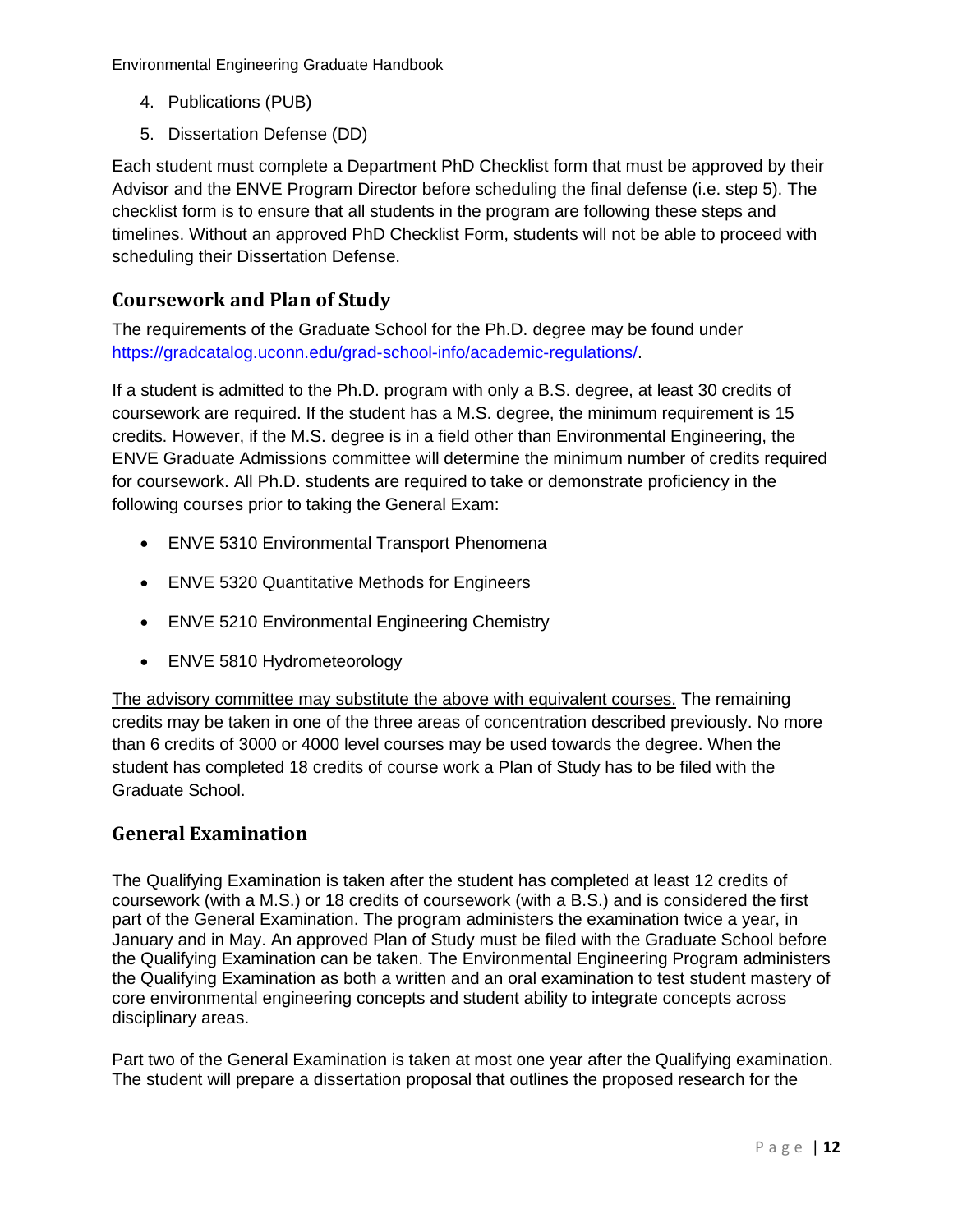dissertation. The student will defend their proposal in an oral examination to a minimum of five faculty, including all members of their advisory committee.

The purpose of the oral examination is to test student mastery of core environmental engineering concepts and student ability to integrate concepts across disciplinary areas.

Examination Requirements:

1. Students have 72 hours to develop a conceptual approach to a problem statement that is provided in a written format. The problem is typically an integrative environmental engineering problem that entails aspects and concepts presented in the four required courses.

2. The conceptual approach must include all major processes of importance in this problem.

- 3. Students are expected to be able to:
	- explain all of the processes in their approach
	- rationalize/justify/explain all assumptions made
	- describe governing equations
	- provide order of magnitude estimates of parameters

4. Students will summarize the main points of their conceptual approach in a 5-page typed document and submit within 72 hours. This written solution will be used as a reference note by the exam committee. The write-up may include an appendix with scanned diagrams and other images, as deemed necessary and also cite appropriate references used.

5. Students will present their conceptual approach to this problem orally to a 5-member examination committee. The committee is comprised of core and affiliated ENVE faculty and does not necessarily coincide with the advisory committee that oversees the research. The major advisor cannot be a member of the examination committee.

- Students may use chalk or white boards as aids in their presentation.
- Students may bring a copy of their 5-page document as their own reference during the examination, along with additional 1-2 pages of notes to aid with the presentation.

Assessment: Students will be assessed on the thoroughness of their conceptual approach, the clarity of their explanation, the accuracy of their answers to examiners' questions, the depth of knowledge of core environmental engineering concepts and the ability to interconnect concepts across environmental engineering including potential water management implications. The written and oral parts of the examination hold equal weights. The minimum overall passing grade is 70%, with a minimum of 50% in each of the written and oral parts.

A student can take the General Exam twice, if the examination committee allows for a re-take. If a student scored less than 30% on both parts of the exam they are deemed unqualified to pursue a Ph.D. and are dismissed from the program. If the student fails the exam a second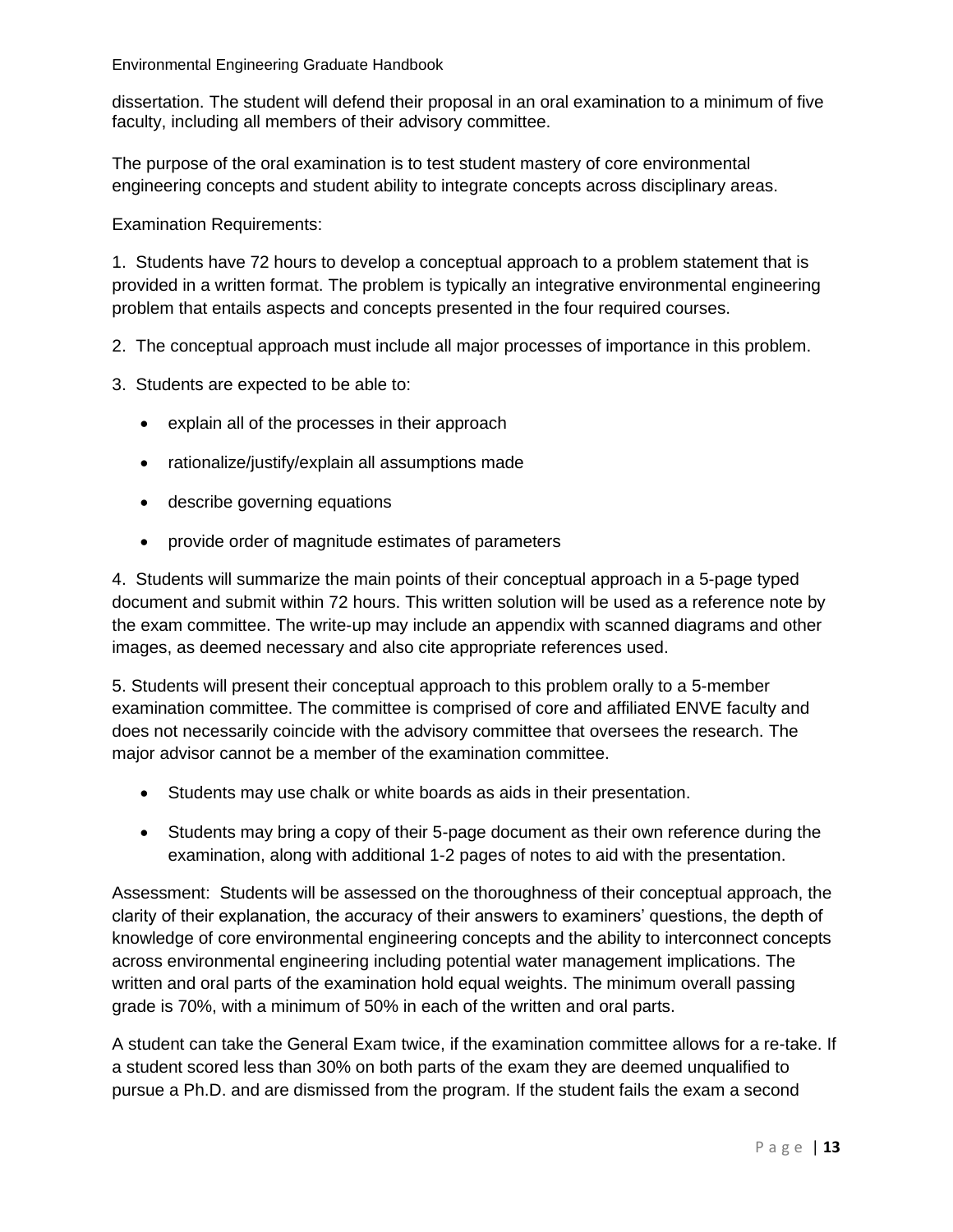time, they are dismissed from the Ph.D. program. Students dismissed may acquire an M.S. degree, upon fulfillment of the appropriate requirements.

After the examination, the Report on the General Examination, indicating the result of the entire examination and the names of all faculty members participating, must be signed by the members of the advisory committee and submitted to the Graduate School no later than the date of the submission of the Dissertation Proposal for final approval by the Graduate School.

#### <span id="page-13-0"></span>**Dissertation Research and Thesis Requirements**

A doctoral student, in conjunction with his/her major advisor, forms an advisory committee consisting of the major advisor and at least two (but in most cases four) associate advisors with suitable academic or scientific credentials. This committee oversees and mentors the student throughout the duration of the student's degree track. Members of the committee must be active participants in each milestone event and their original signatures of approval are required on all Graduate School necessary documents.

The topic of the dissertation research is agreed upon by the major advisor and the Ph.D. student. If the student is funded by a Research Assistantship, the topic of the research project and the dissertation may, but not necessarily, overlap. The research should be original and eventually published in peer-review journals. As a requirement for graduation, a Ph.D. student must have three journal papers: one published or accepted for publication, one under review and one in the final stages of preparation. However, it is important that the three papers address a larger, coherent research question (as outlined in the Dissertation Proposal below) and they are not isolated bodies of work.

#### **Dissertation Proposal**

The dissertation proposal is a document that outlines the proposed research for the dissertation and has to be compiled and approved before the research is well underway. It is recommended that the dissertation proposal is submitted for approval in the following semester after a student passes their General Exam, **but the maximum time is one year after the General Exam**. The proposal consists of the submission of a written document to the advisory committee and an oral presentation to the committee. The written proposal and the appropriate form must be submitted to the Graduate School for approval. The Dissertation Proposal form is signed by the advisory committee and the ENVE Program Director. Instructions for the preparation of the proposal are provided in the form.

In general, the dissertation proposal addresses the following questions:

- What is the hypothesis/scientific question that drives the proposed research?
- Why is the problem significant?
- How will the research address the research hypothesis?

A suggested outline for a Dissertation Proposal includes: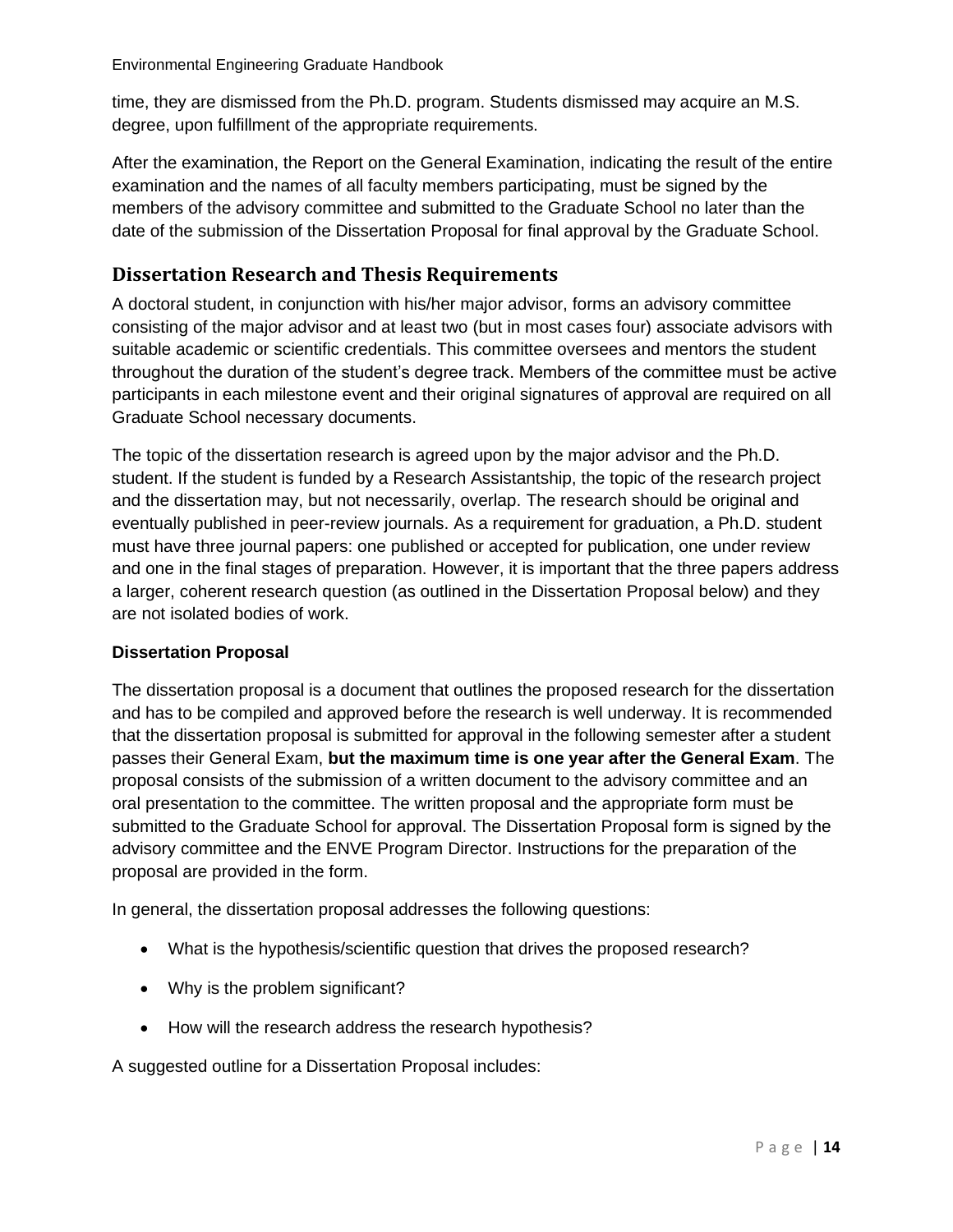- 1. Introduction (~1 page): general introduction of the problem statement and the proposed scope of the research
- 2. Background (3-5 pages): literature review of specific scientific problem and potentially presentation of general scientific principles and tools required to address it (e.g. overview of statistical tools or analytical methods central to the research)
- 3. Materials and Methods (3-5 pages): description of materials (if pertinent), data collection methods, and experimental, analytical or numerical methods that will be employed in the research. Addressing the rationale behind the methodology and addressing potential weaknesses and pitfalls is essential in this part.
- 4. Expected Results (1-2 pages): the synthesis of individual methods and approaches towards addressing the central question or hypothesis should be addressed here.
- 5. Work plan/Timetable
- 6. References

Checklist for Dissertation Proposal

- $\checkmark$  Prepare document
- $\checkmark$  Schedule presentation
- $\checkmark$  Obtain signatures from advisory committee and ENVE Program Director on Dissertation Proposal Form
- ✓ Submit Form and Proposal document to the Graduate School

#### **Candidacy, Dissertation Preparation, and Final Oral Defense**

There are three typical requirements for a student to become a formal candidate for the Ph.D. degree:

- Approval of Plan of Study
- Passing the General Exam
- Approval of Dissertation Proposal by Graduate Faculty Council

Information on the dissertation preparation and scheduling of the oral defense is provided at <https://registrar.uconn.edu/doctoral-degree-programs/dissertation-information/>

#### **Dissertation Preparation**

The dissertation may conform to one of two general formats:

A. Traditional outline, with chapters that may include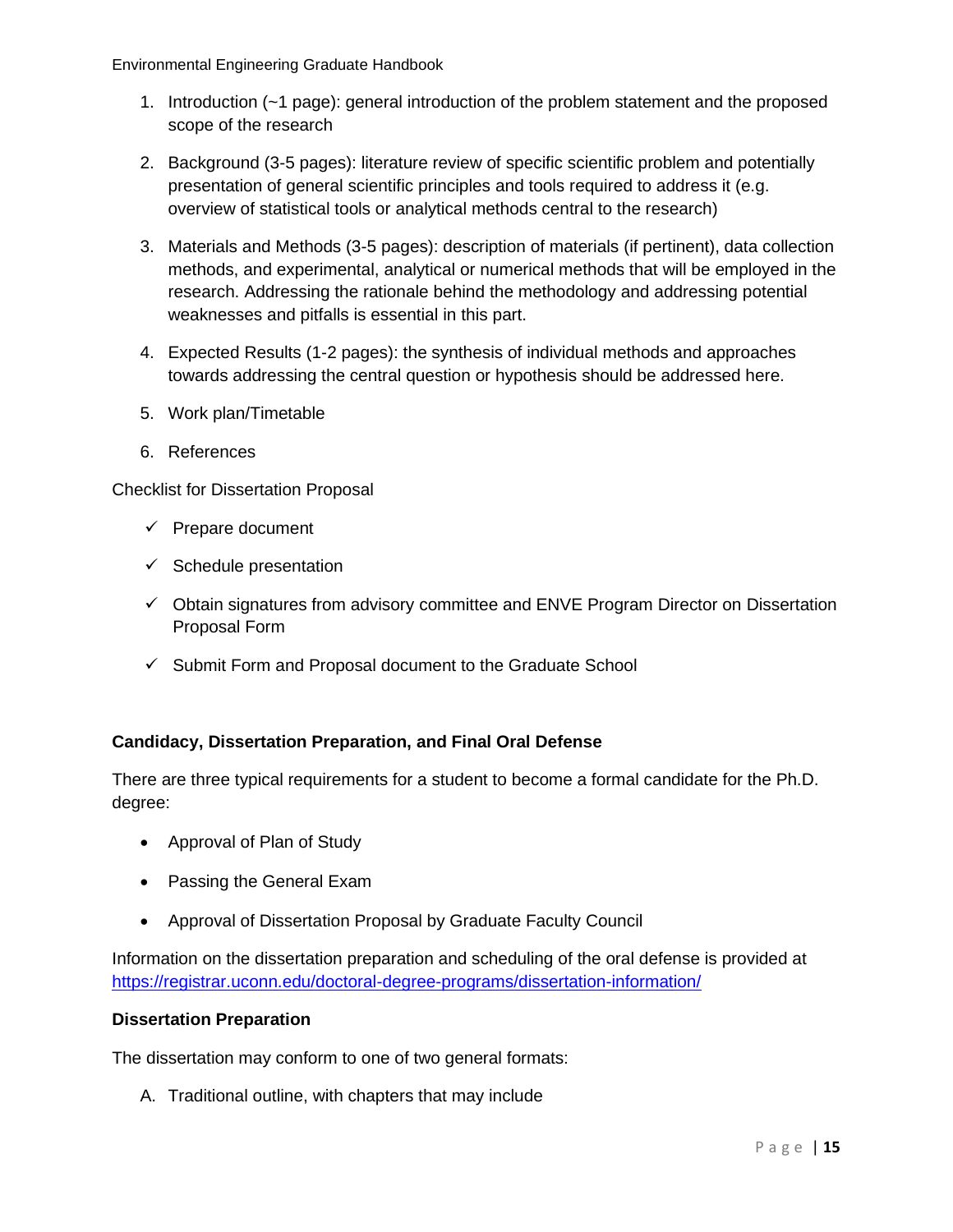- 1. Introduction
- 2. Literature Review
- 3. Materials and Methods
- 4. Results and Discussion
- 5. Conclusions and Recommendations
- 6. References
- B. Compilation of journal paper manuscripts

In this case, each journal paper is a separate chapter, with its contents presented as subchapters. An introductory chapter and a conclusions chapter should be prepared in addition to the manuscripts. These will explain the common thread between the papers, in terms of rationale and methodology (introductory chapter) and big-picture conclusions and recommendations (conclusion chapter).

The graduation requirement of the ENVE program to produce three journal papers (one accepted/published, one in review and one in final preparation) renders option B more attractive. However, the format of the dissertation results from the agreement between the major advisor and the Ph.D. candidate.

An electronic and one printed copy of the dissertation have to be submitted to the Graduate **School** 

Formatting guidelines are provided in [https://registrar.uconn.edu/doctoral-degree](https://registrar.uconn.edu/doctoral-degree-programs/dissertation-information/)[programs/dissertation-information/](https://registrar.uconn.edu/doctoral-degree-programs/dissertation-information/)

#### **Oral Defense**

Before you can schedule the oral defense, you have to obtain tentative dissertation approval from all members of the advisory committee and a signed PhD checklist from the ENVE Program Director. It is advised that you circulate the working draft of the dissertation at least one month prior to the desired defense date, as at least two weeks are required to announce the defense and another to weeks should be extended to the committee for review.

The oral defense of the dissertation must be announced publically by means of the University's online Events Calendar at least two (2) weeks prior to the date of the defense. For announcements, contact the ENVE program administrator. You should book CAST 306 well in advance to insure availability. Provide the title, date and time, advisory committee member list and abstract for the defense. For the UConn Events Calendar, directions are provided in the Dissertation Information link provided above.

At this time, electronic tentative approval of the dissertation and an electronic working copy of the entire dissertation must be filed with The Graduate School.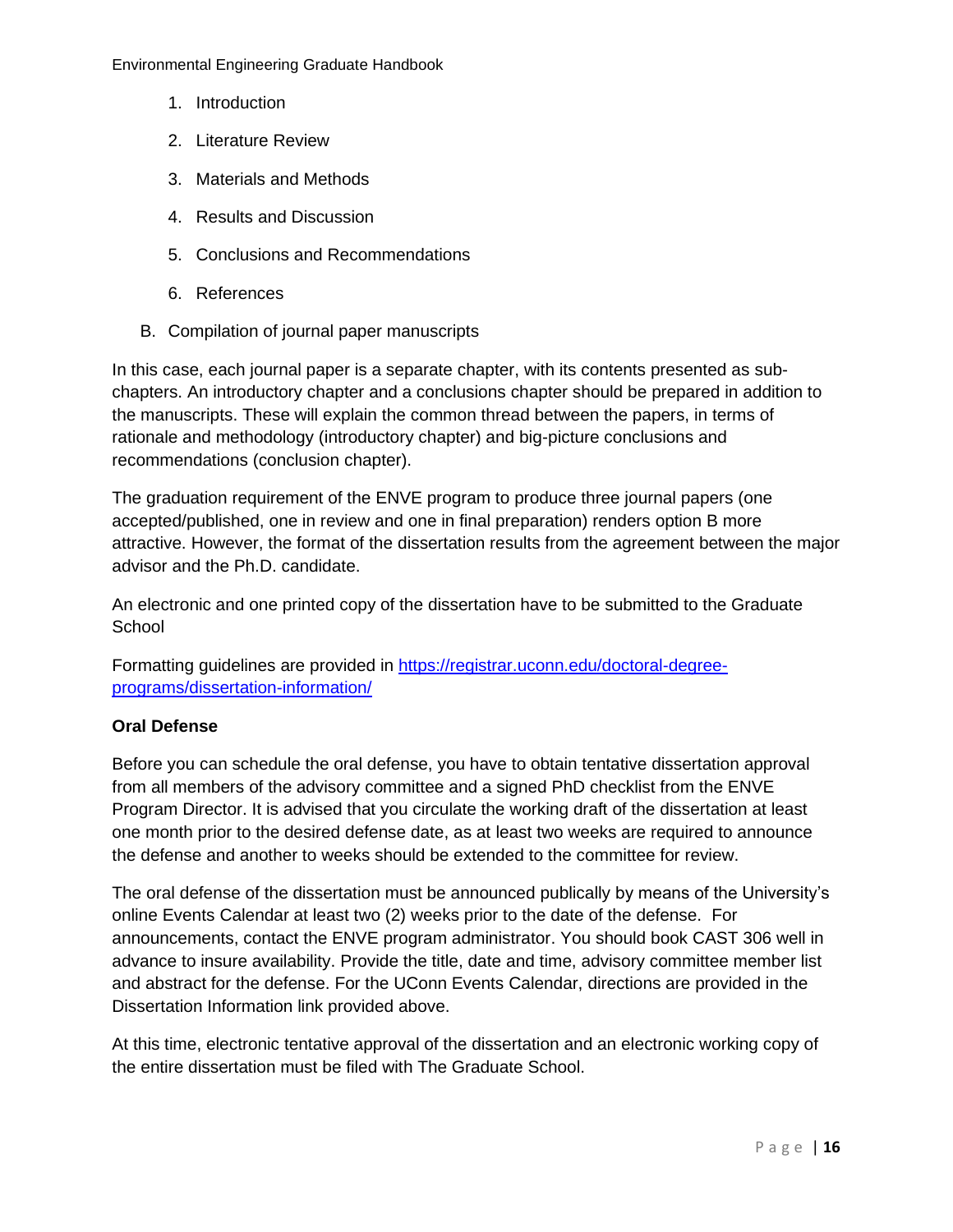Not fewer than five (5) members of the faculty, including all members of the candidate's advisory committee, must participate in the final examination.

The oral defense entails three sections:

- Oral presentation of the dissertation contents (~45 min)
- Questions from the general public attending (~15 min)
- Questions from the advisory committee in closed session (30-60 min).

Following the last section, the candidate is excused and the committee convenes to decide on the outcome of the defense. The decision to pass the oral defense must be unanimous. The successful candidate should have ready the following documents to obtain signatures from all committee members:

- Two copies of the cover page of the dissertation, printed on white 25% cotton 20 or 24 lb paper.
- Two copies of the Report on the final Examination. One copy will be submitted to the Graduate School and one will be retained by your major advisor.

Checklist for dissertation and defense

- $\checkmark$  Circulate draft dissertation and obtain tentative approval form
- ✓ Schedule defense and announce in University Calendar
- $\checkmark$  Print cover page and Report form and bring to the defense
- $\checkmark$  Submit final dissertation electronically and bring one hard copy to the library

### <span id="page-16-0"></span>*4.5 Graduation Information*

#### **Conferral**

Degree conferral requires that the student be in good academic standing and that all requirements for the degree have been completed satisfactorily by the deadline specified in The Graduate School's Academic Calendar. Degrees are conferred three (3) times each year in August, December, and May. However, the only graduate Commencement ceremony is held annually in May. Students who qualify for degree conferral receive their diplomas by mail, normally within three (3) months following conferral.

#### **Application for the Degree**

Formal application for a degree to be conferred must be filed online by the degree candidate using the Student Administration System. Information and instructions can be found on <https://registrar.uconn.edu/graduation/graduate-programs/> . If filing is not timely, conferral is delayed to the next conferral period, even though all other degree requirements may have been completed on time.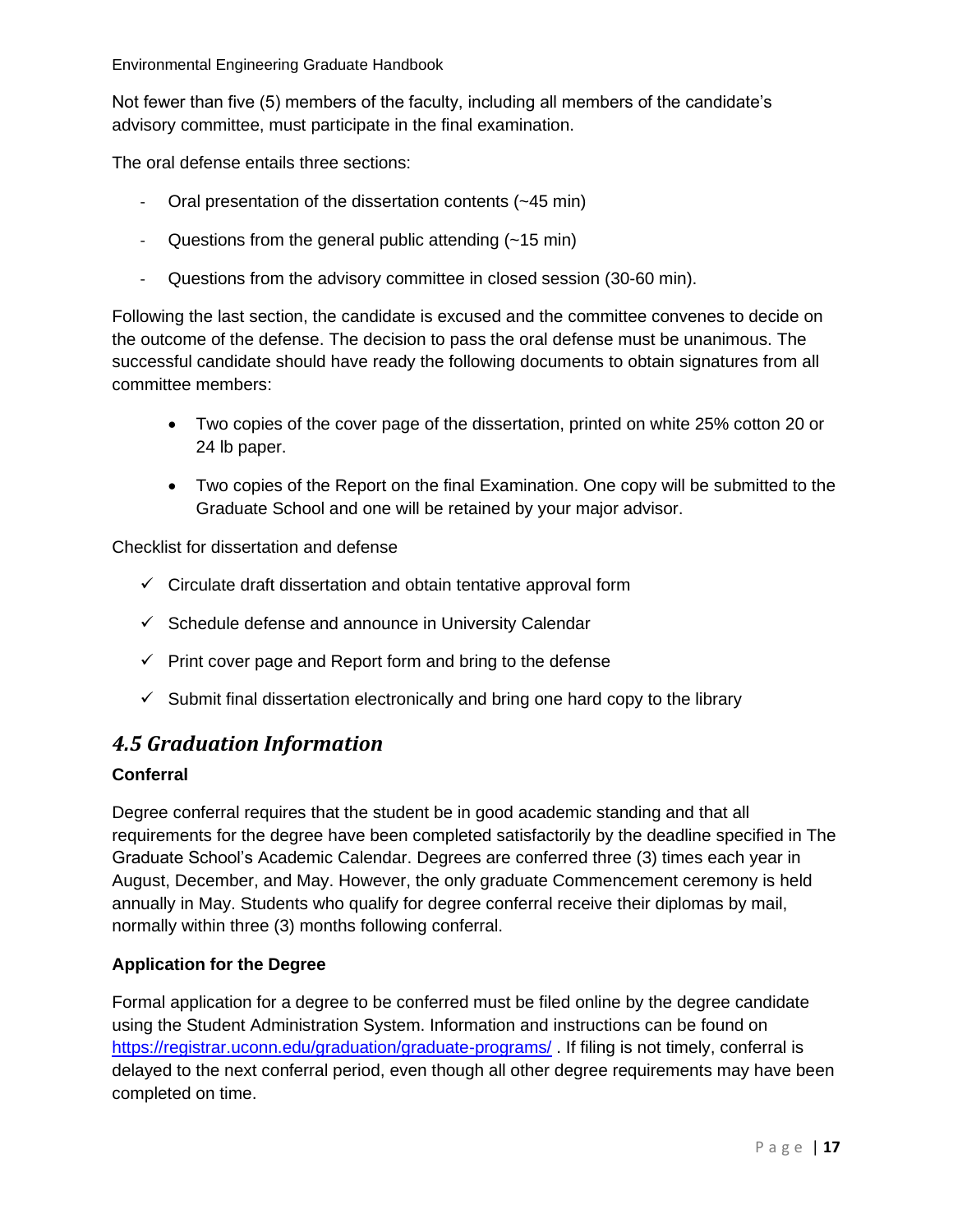#### **Commencement**

The graduate Commencement ceremony is held once each year at the end of the spring semester. Individuals who have had degrees conferred at the end of the previous summer or fall semester, and candidates for degrees who complete degree requirements by the end of the spring semester may participate in the annual Commencement ceremony. Academic regalia appropriate for the University of Connecticut degree being conferred is strictly required for all who participate in the ceremony. Information concerning the Commencement ceremony, including academic regalia and guest tickets, is made available by the mid-spring semester.

#### **Important dates**

Students may check the Academic Calendar [\(https://registrar.uconn.edu/academic-calendar/](https://registrar.uconn.edu/academic-calendar/)) for actual dates.

# <span id="page-17-0"></span>**5. Laboratory Training and Access Policies**

UConn has established Safety Policies, Programs and Procedures to promote safety to the public at the university. This has been developed by UConn's Environmental Health and Safety (EH&S), a Division of Health and Environmental Public Safety. EH&S provides these Policies, Programs and Procedures in response to regulatory requirements and/or University committee decisions. Therefore, these items are MANDATORY in nature, and must be followed by all departments and individuals to ensure compliance for laboratory safety access at UConn. At the request of CEE faculty, a formal departmental policy has been developed in order to be able to communicate to various entities requesting laboratory access. This document articulates some basic elements for this policy. It may be found on the departmental website:

[CEE Laboratory Access and Key Distribution Policy](https://cee.engr.uconn.edu/wp-content/uploads/2019/12/CEE-Laboratory-Access-and-Key-Distribution-Policy-12_11_19.pdf)

In general, access to Environmental Engineering Labs requires:

• Contacting your advisor or course instructor (for TAs) to determine which rooms you need to have access in order to complete your assignments, and the required training for these activities. Print out the relevant access forms from the CEE website and have your advisor sign them.

All activities that involve wet chemistry require at a minimum, the completion of the EH&S Lab Safety and Chemical Waste Management course. You may sign up online at <http://www.ehs.uconn.edu/Chemical/?p=training>

An online refresher is required on an annual basis, once you have completed the training once in person. Failure to renew your training will result in revoking your lab access until the training is complete.

Additional training may be required for Biological Safety, Radiation Safety or use of respirators, depending on the type of lab activity. You may consult with your advisor or the CEE department Lab Supervisor. You can also check the EHS page (https://ehs.uconn.edu/chemical-health-andsafety/)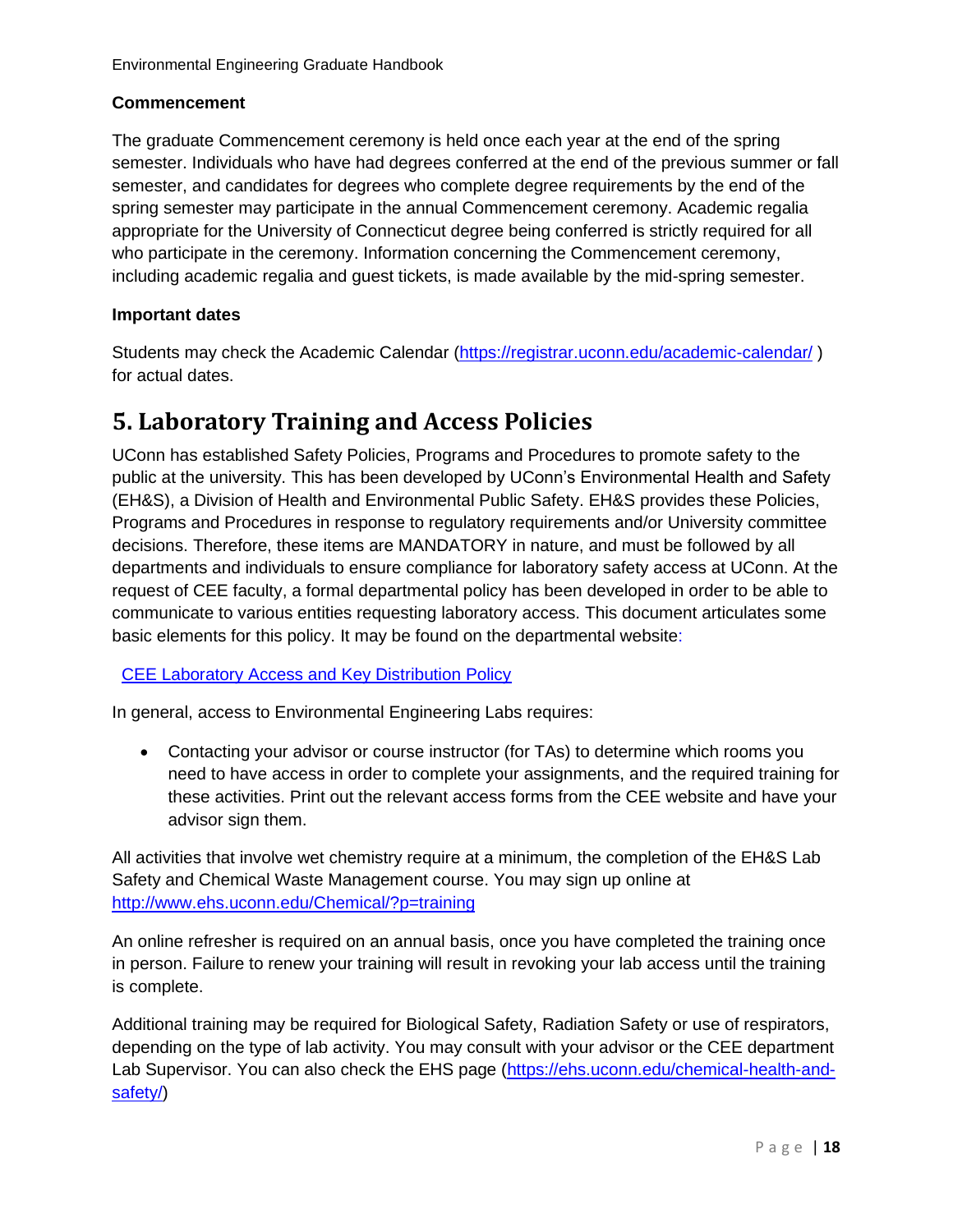- Completing an ESO form [\(http://ehs.uconn.edu/forms/ESO.pdf\)](http://ehs.uconn.edu/forms/ESO.pdf) with your advisor/supervisor, IF you are on payroll as a TA or RA.
- Setting up an appointment with your advisor or CEE Lab Supervisor. They will provide a lab tour, a copy of the CEE department lab manual and sign off on the relevant access forms.
- Go to the CEE main office with the completed form and provide the \$25 deposit to obtain the key (\$25 for each key is required). This will be returned to you upon completion of your studies.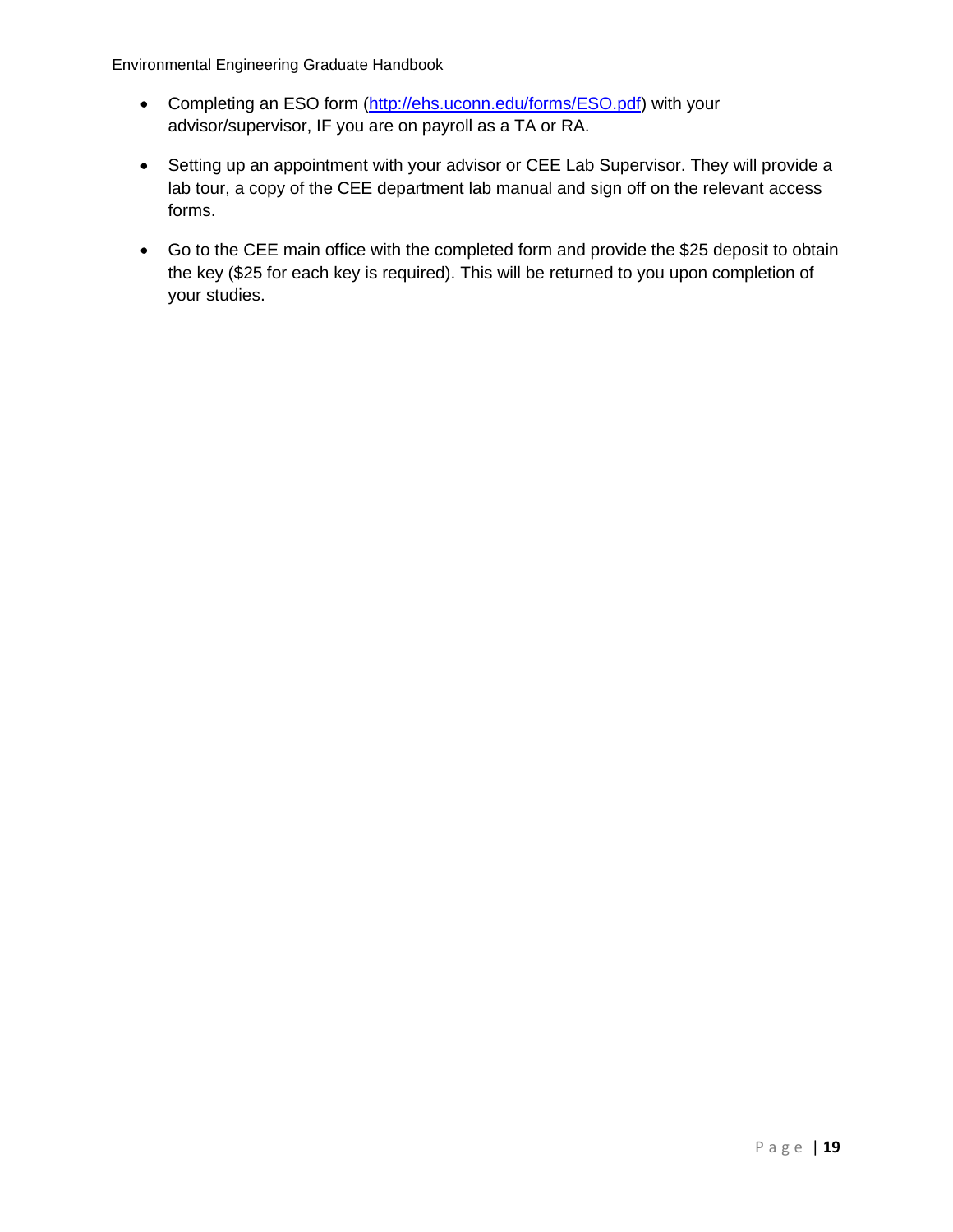

P a g e | **20**